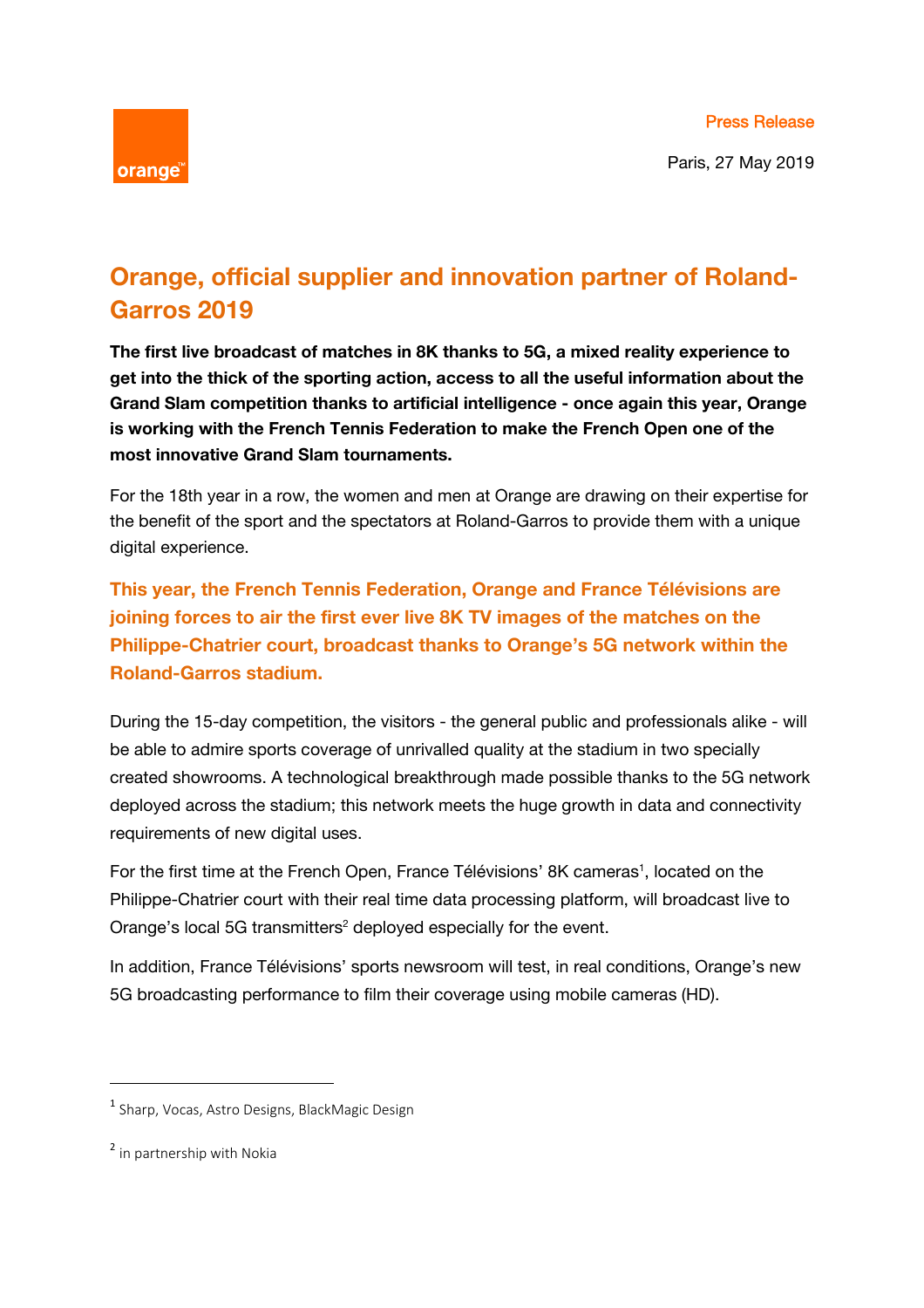This experiment has been made possible thanks to the involvement of the France Télévisions Innovation and Prospective teams, the Orange group's Innovation teams and the FFT's teams.

With 5G, mobile TV will enjoy very high-resolution images and will also be demonstrated on the very first 5G smartphones by Oppo, the premium partner of Roland-Garros. Lastly, a panoramic display wall will demonstrate a unique and innovative way to make the most of the very high definition<sup>3</sup> images that the networks of the future will be able to carry.

5G will offer speeds up to five times faster than 4G for ever more immersive experiences. It will also make it possible to offer high-speed broadband in countries where there is little fibre infrastructure. Lastly, the 5G networks will transform companies' business models, propelling them into the age of real-time, thanks to excellent speeds, latency and reliability, and its ability to adapt to each person's requirements.

## **Holosport: the future of sporting experiences and immersive services in mixed reality**

This year, Orange and the French Tennis Federation, are offering the chance to go even further than virtual reality experiences. Thanks to mixed reality, and equipped with Magic Leap One headsets, visitors will be able to watch a tennis match broadcast in mixed reality.

Mixed reality adds, on top of augmented reality, animated projected images, perfectly synchronised with reality, to create a new world combining reality and virtual reality. In this new world, the user can interact or take control of all the virtual aspects.

A taste of how we could experience tennis and other sporting, cultural or artistic events in the future. Visitors will be able to interact with the projected images and move around to choose the best viewpoint. Immersive and interactive uses that will soon spread thanks to 5G's excellent specifications.

## **Tournament Assistant: a virtual assistant dedicated to Roland-Garros**

Using Artificial Intelligence (AI), Orange is offering visitors an even better experience at the Tournament with this virtual assistant, via a dedicated demonstration on smartphones. Visitors will be able to ask the Tournament Assistant many questions (written or oral) about the French Tennis Open and will receive an immediate answer:

- ‐ History of the Roland-Garros site: all the information about the tournament's historical figures, the construction and development of the site, etc.
- ‐ Practical information: weather, location of the courts, bars, restaurants, toilets, etc.
- ‐ Sporting information: match results, the day's schedule, location of the next matches, etc.

  $3$  in collaboration with NTT